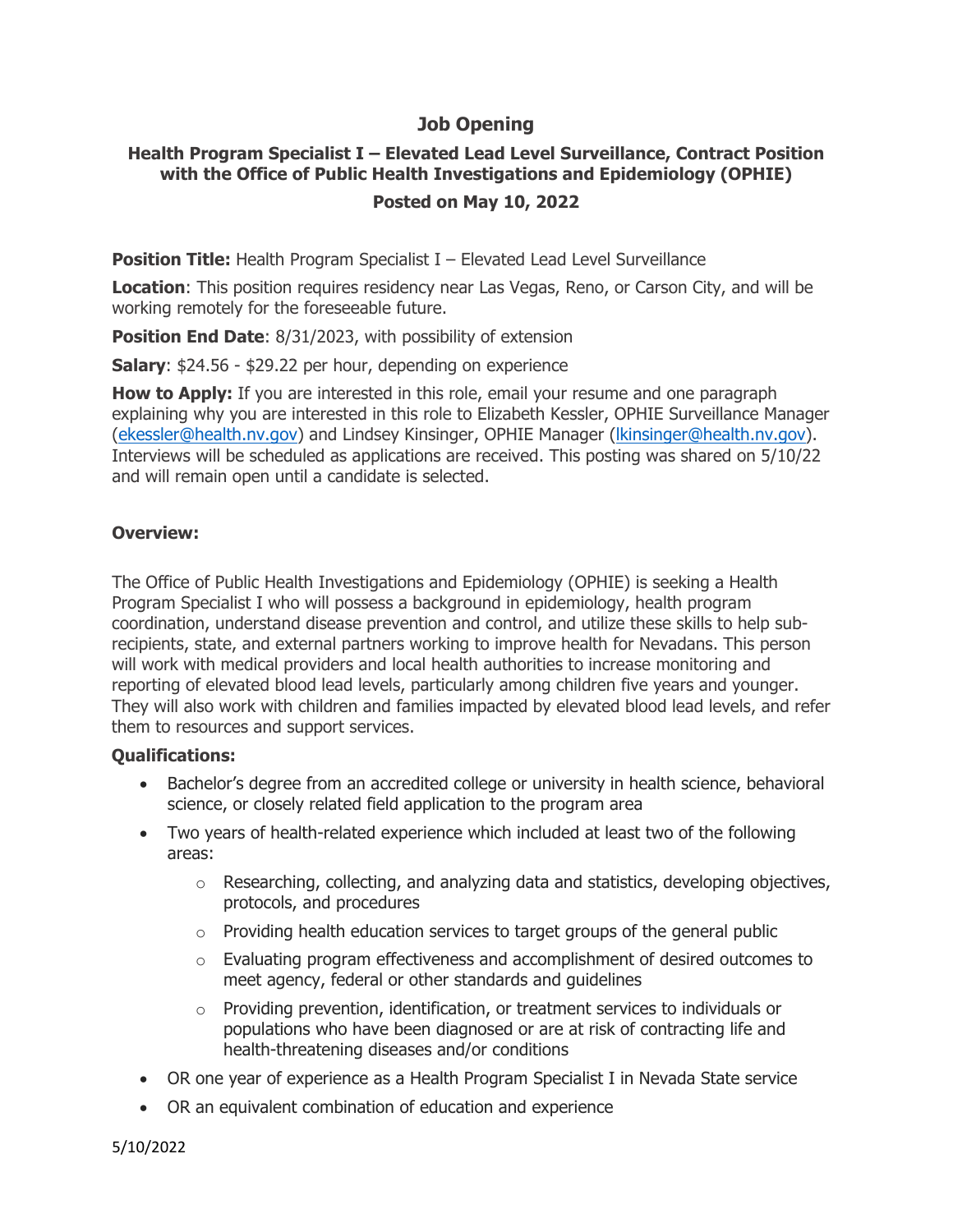Bilingual (English and Spanish) candidates are encouraged to apply

#### **Responsibilities:**

- Responsible for being the lead coordinator on lead surveillance and reporting, including verification of positive labs. This includes regular communication with statewide disease investigators and epidemiologists.
- Maintain a full-time work schedule, 8:00 a.m. 5:00 p.m., Monday through Friday, or alternate work schedule as long as the Division needs are met. Additionally, one day of evening availability until 7:00 pm to call the parents of children with lead exposure.
- Coordinate with the program's funder the University of Nevada, Las Vegas as necessary, including regular program and planning meetings. Participate in planning meetings with other subrecipients across the state to ensure coordination of statewide lead surveillance and outreach services.
- Provide medical provider education to increase lead monitoring, surveillance, and reporting.
- Assist with disease investigation for elevated blood lead levels, as necessary and determined by the OPHIE Manger, OPHIE disease investigators and other local health authorities.
- Participate in planning and needs assessments for future funding cycles; develop, prepare and administer agreements and contracts as required; prepare and submit narrative and statistical reports related to program activities as required
- Develop objectives, protocols, and procedures for assigned health program areas; establish performance indicators and benchmarks to evaluate program effectiveness and accomplishment of desired outcomes; develop quality assurance measures to ensure adherence to federal, agency, or other standards and guidelines.
- Research, collect and analyze health data and statistics; identify health issues, trends, and prevalence of elevated blood lead levels; assess the community, regional and statewide needs, and resources; develop recommendations for program development and expansion, resource allocation, and interventions for at-risk populations.
- Other duties as needed by the department or assigned by the program manager.

#### **Special Notes:**